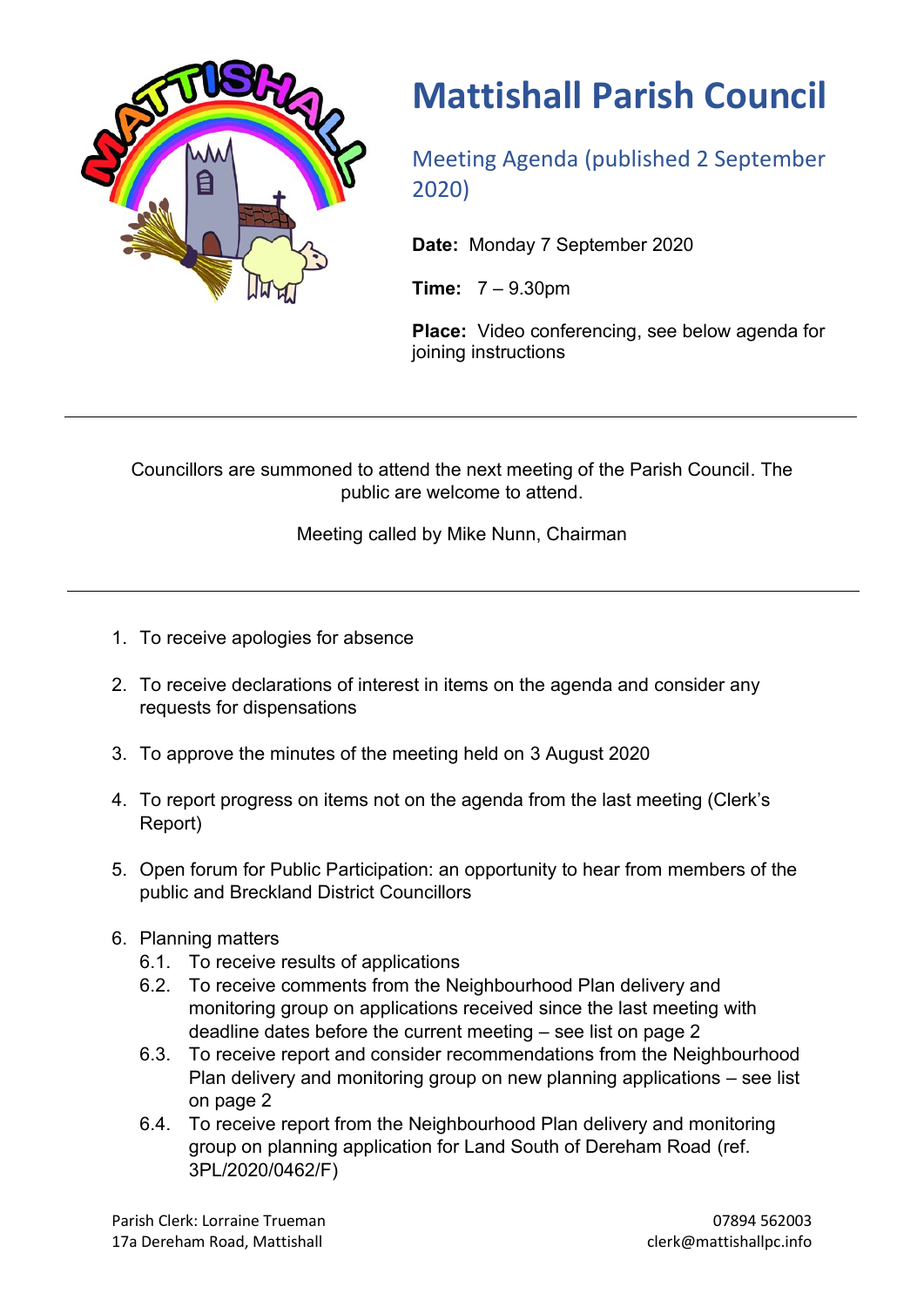- 6.5. To receive report from the Neighbourhood Plan delivery and monitoring group on planning issues at Kensington Forge (ref. 3PL/2017/1112/F & 3DC/2020/0050/DOC)
- 6.6. To receive report and consider recommendations from the Neighbourhood Plan delivery and monitoring group on consultant comments on Ivy Barn (ref. 3PL/2020/0717/LB).
- 6.7. To discuss the implications of proposed planning changes, by the government, on Mattishall's Neighbourhood Plan and agree action to be taken
- 7. To receive an update on the youth club and consider latest government advice
- 8. To receive an update on the play area and consider latest government advice
- 9. To receive the latest SAM2 report
- 10.To receive an update on A47 dualling
- 11.To agree members of working groups
	- 11.1. Neighbourhood Plan Delivery and Monitoring Group
	- 11.2. Cemetery Working Group
	- 11.3. Norwich Western Link meetings
	- 11.4. A47 dualling meetings
	- 11.5. Safer Neighbourhood Action Panel (SNAP) meetings
	- 11.6. Footpath councillor contact
	- 11.7. Events
- 12.To discuss if action should be taken to reduce the number of unauthorised notices posted around the village
- 13.To discuss if litter picks should be restarted and agree costs involved with purchasing equipment
- 14.To discuss the equipment left outside Mattishall News
- 15.To agree the purchase of Xmas Tree
- 16.To discuss future events
	- 16.1. Remembrance Day
	- 16.2. Xmas celebration
- 17.To agree training support for councillors and clerk
- 18.To agree to pay clerk for additional time incurred
- 19.To approve the payment list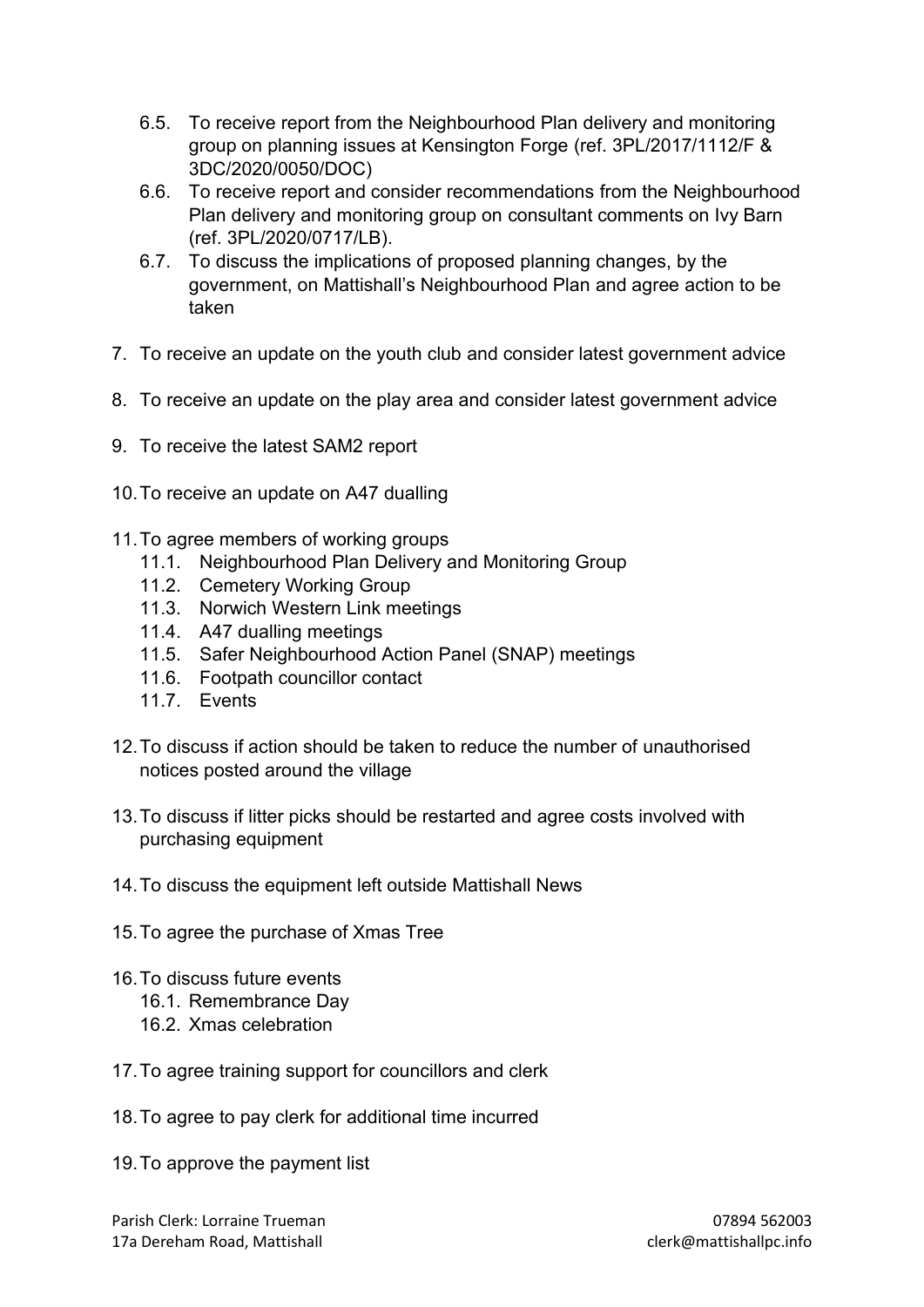- 20.Correspondence 20.1. Norwich Western Link
- 21.To decide on location for October meeting
- 22.To receive items for 5 October agenda
- 23.To pass a resolution (under the Public Admission to Meetings Act 1960) to exclude members of the public and press for the following confidential item:
	- 23.1. To discuss an increase in gardener's hourly rate
	- 23.2. To review quotes for goal posts to be installed on the village green
	- 23.3. To review quotes for tree works identified in survey carried out in July
	- 23.4. To review quotes for crack stitching repairs to Burgh Lane cemetery wall
	- 23.5. To agree the confirmation of employment of the Clerk
	- 23.6. To review clerk's salary based on performance and Local Government Services' Pay Agreement 2020-21

| 3PL/2020/0854/HOU | 53 Burgh Lane                                   | Addition of a Dormer Window to side of the<br>bungalow to create a first floor room<br>extension       |
|-------------------|-------------------------------------------------|--------------------------------------------------------------------------------------------------------|
| 3PL/2020/0689/F   | Mattishall Football<br>Club, South Green        | To install a storage container to house tractor<br>and mower and other pitch maintenance<br>equipment. |
| 3PL/2020/0477/HOU | 34-36 The Old<br><b>Stables Dereham</b><br>Road | <b>Construction of detached Cart Shed Garage</b><br>with first floor storage and associated works      |

## **New planning applications to receive comments (item 6.2)**

## **New planning applications for consideration (item 6.3)**

| 3PL/2020/0887/HOU | 12 Gregs Close<br>Mattishall                    | Proposed single storey extension to the front<br>elevation                                        |
|-------------------|-------------------------------------------------|---------------------------------------------------------------------------------------------------|
| 3PL/2020/0477/HOU | 34-36 The Old<br><b>Stables Dereham</b><br>Road | <b>Construction of detached Cart Shed Garage</b><br>with first floor storage and associated works |